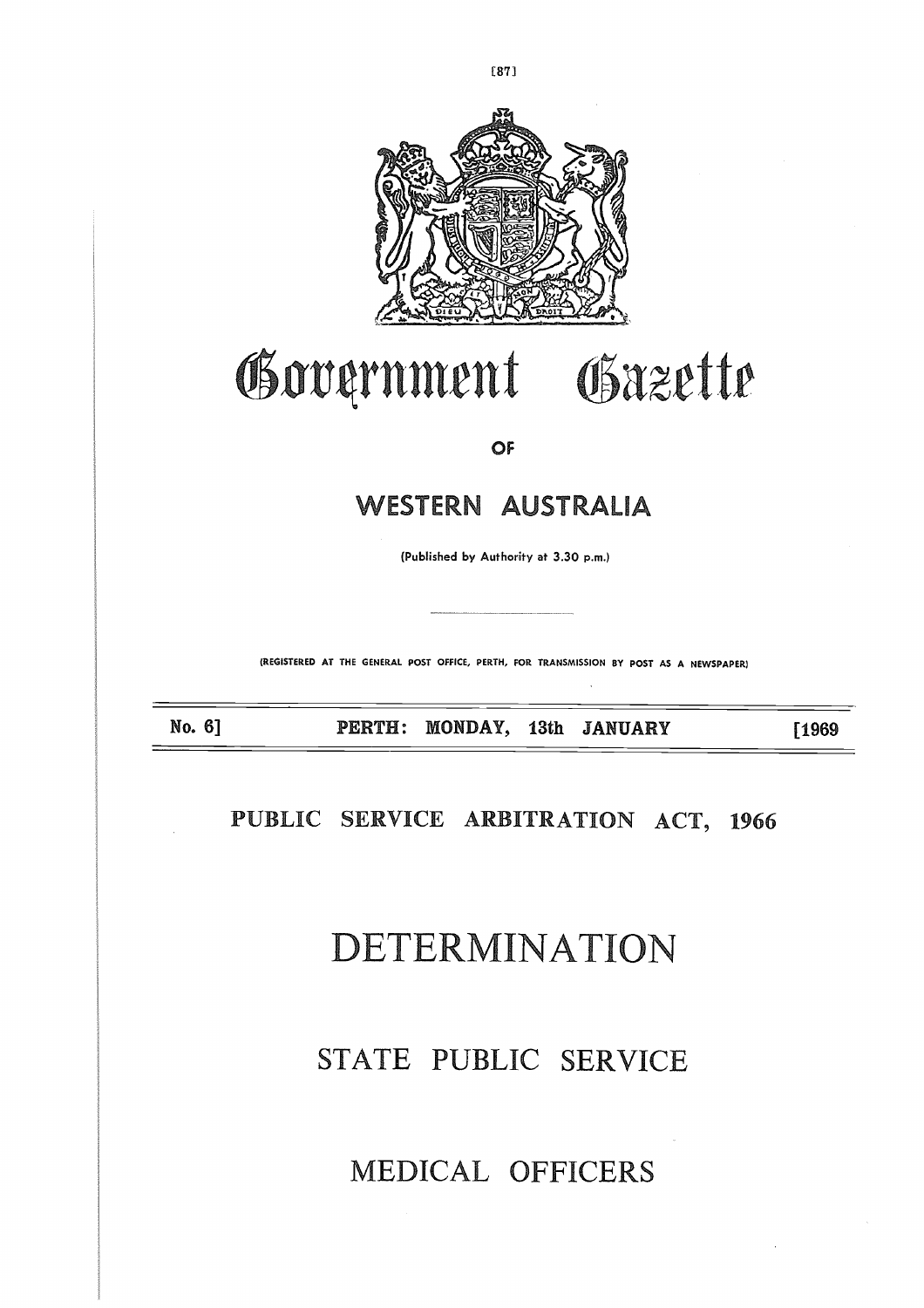#### **PUBLIC SERVICE ARBITRATION ACT, 1966**

#### STATE PUBLIC SERVICE

#### Determination—Medical Officers

Per Annum

|                          |                                                       | $\overline{2}$                                                                                                                                                                                                                                                                                                                                                                                                                       |          |                                                                      |                                                                      |                                               |
|--------------------------|-------------------------------------------------------|--------------------------------------------------------------------------------------------------------------------------------------------------------------------------------------------------------------------------------------------------------------------------------------------------------------------------------------------------------------------------------------------------------------------------------------|----------|----------------------------------------------------------------------|----------------------------------------------------------------------|-----------------------------------------------|
|                          |                                                       | PUBLIC SERVICE ARBITRATION ACT, 1966                                                                                                                                                                                                                                                                                                                                                                                                 |          |                                                                      |                                                                      |                                               |
|                          |                                                       | STATE PUBLIC SERVICE                                                                                                                                                                                                                                                                                                                                                                                                                 |          |                                                                      |                                                                      |                                               |
|                          |                                                       | Determination—Medical Officers                                                                                                                                                                                                                                                                                                                                                                                                       |          |                                                                      |                                                                      |                                               |
|                          |                                                       | PURSUANT to Section 12 of the Public Service Arbitration Act, 1966, I, Ralp<br>Herbert Doig, Public Service Commissioner, hereby determine the salaries or salar<br>ranges appropriate to offices covered by the Public Service Professional Division<br>(Medical Officers) Salaries Agreement, No. 44 of 1968 as at 21st November, 1968, i<br>terms of the salaries or salary ranges laid down in Clauses 5 and 6 of that Agreement |          |                                                                      |                                                                      |                                               |
| following levels $:$ $-$ |                                                       | For convenience the salaries or salary ranges allocated have been indicated by the                                                                                                                                                                                                                                                                                                                                                   |          |                                                                      |                                                                      | Per Annur                                     |
|                          |                                                       | Level 1—Schools Medical Officer                                                                                                                                                                                                                                                                                                                                                                                                      | $\ldots$ | First Year<br>Second Year<br>Third Year<br>Fourth Year<br>Fifth Year | $\ldots$                                                             | $7{,}120$<br>7,320<br>7,620<br>7,970<br>8,270 |
|                          |                                                       | Level 2—Medical Officers, Grade 2                                                                                                                                                                                                                                                                                                                                                                                                    |          | First Year<br>Second Year<br>Third Year<br>Fourth Year<br>Fifth Year |                                                                      | 7,320<br>7,620<br>7,970<br>8,270<br>8,570     |
|                          |                                                       | Level 3—Medical Officer, Grade 1<br>Regional Schools Medical Officer                                                                                                                                                                                                                                                                                                                                                                 |          | First Year<br>Second Year                                            |                                                                      | 8,970<br>9,370                                |
|                          |                                                       | $\begin{tabular}{ll} Level 4—Senior Medical Officer (Epidemiology) &  &  & \\ \hline Assistant Tuberculosis Physical\\ Pathologist, Public Health Laboratories &  &  \\ \hline \end{tabular}$                                                                                                                                                                                                                                        |          |                                                                      |                                                                      | 9,970                                         |
|                          |                                                       | Level 5—Physician, Occupational Health<br>Physician, Occupational riearch<br>Physician, Geriatrics<br>Tuberculosis Physician<br>Senior Medical Officer, Child Health<br>Medical Superintendent, Wooroloo                                                                                                                                                                                                                             |          | $\mathcal{L}_{\text{max}}$ .<br>$\sim 100$                           | $\ldots$ .<br>$\ldots$ .<br>$\langle \ldots \rangle$<br>$\mathbb{R}$ | $\Big\} 10,370$                               |
|                          |                                                       | Level 6—Director, Tuberculosis Branch<br>Physician-in-Charge, Occupational Health<br>Physician-in-Charge, Geriatrics<br>Head of Microbiology (Medical) Division, Public Health $\backslash$ 11,670<br>Laboratories and the same continuous<br>Head of Pathology Division, Public Health Laboratories                                                                                                                                 |          |                                                                      | $\ldots$<br>$\mathcal{L}$<br>$\ldots$ .<br>$\ldots$ .                |                                               |
|                          |                                                       | Level 7—Director, Public Health Laboratories                                                                                                                                                                                                                                                                                                                                                                                         |          |                                                                      |                                                                      | 12,070                                        |
|                          | Level 8—Deputy Commissioner, Public Health Department |                                                                                                                                                                                                                                                                                                                                                                                                                                      |          |                                                                      |                                                                      | 12,570                                        |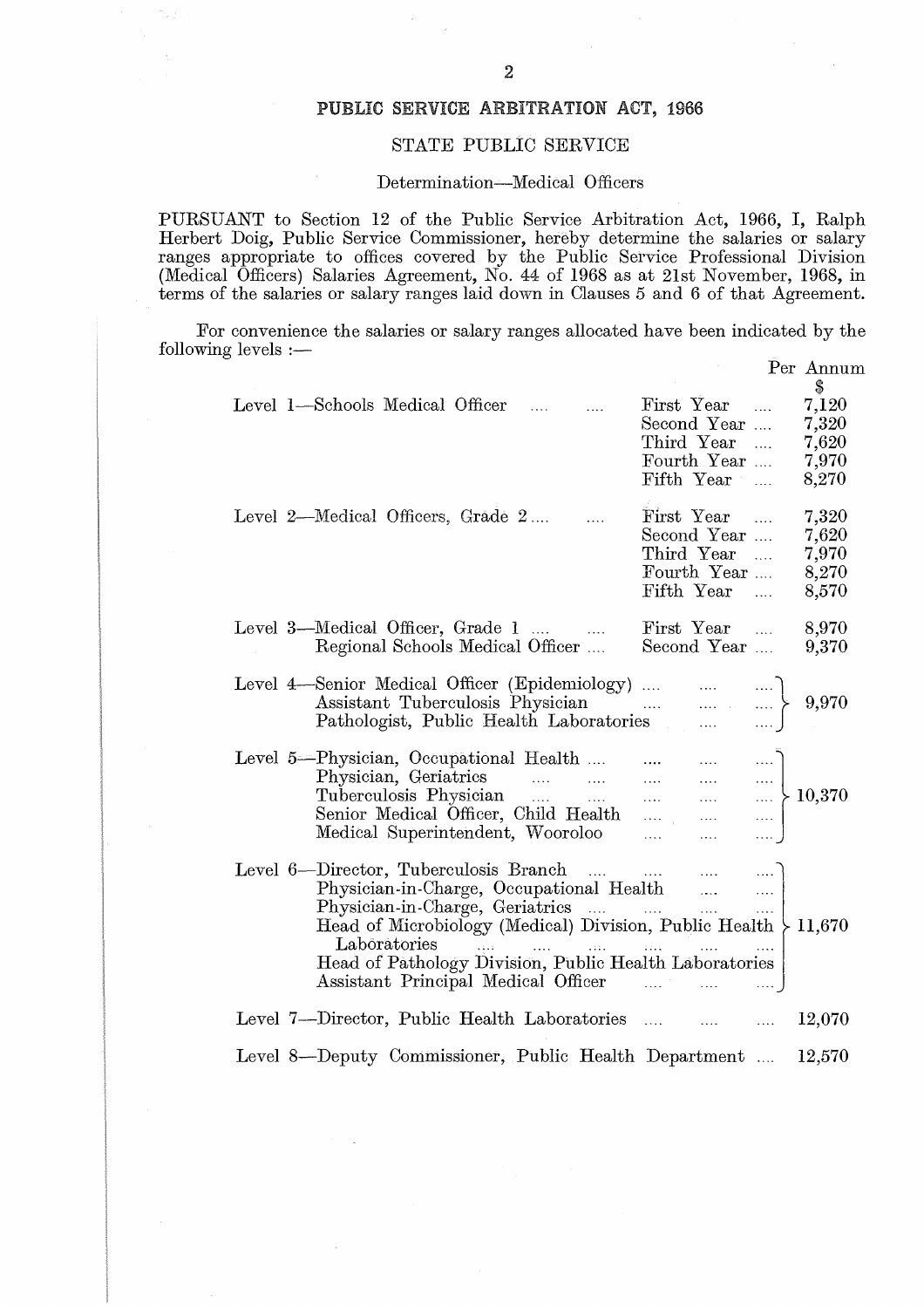#### PUBLIC HEALTH **DEPARTMENT**

|     |                           |                                                                                                                  | 3                                                                          |                                           |                                 |                               |
|-----|---------------------------|------------------------------------------------------------------------------------------------------------------|----------------------------------------------------------------------------|-------------------------------------------|---------------------------------|-------------------------------|
|     |                           |                                                                                                                  | PUBLIC HEALTH DEPARTMENT                                                   |                                           |                                 |                               |
| No. | ${\rm Deptl}$ Item<br>No. | Title of Office                                                                                                  | Name of Officer                                                            | Classification Level<br>20/11/68 21/11/68 |                                 | Remarks                       |
|     |                           |                                                                                                                  | <b>PROFESSIONAL</b>                                                        |                                           |                                 |                               |
| 08  | 0020                      | Deputy Commissioner of Public                                                                                    | Snow, $D$ R. J.<br>$\sim$                                                  | $P-S-5$                                   | 8                               |                               |
|     | 0040<br>0060              | Health<br>District Medical Officer<br>$\ddotsc$<br>Medical Officer, Grade 2<br>$\mathbf{L}$                      | Pearson, A. T.<br>$\cdots$<br>Lugg, R. S. W.<br>$\mathcal{L}_{\text{max}}$ | $P-S-1$<br>$P-I-3/5$                      | 5<br>$\overline{2}$             |                               |
|     |                           |                                                                                                                  | OCCUPATIONAL HEALTH                                                        |                                           |                                 |                               |
|     | 0090                      | Physician-in-Charge, Occupational                                                                                | Letham, D. D.<br>$\cdots$                                                  | $P-S-4$                                   | 6                               |                               |
|     | 0100                      | Health<br>Physician. Occupational Health                                                                         | McNulty, J. C.<br>$\cdots$                                                 | $P-S-I$                                   | 5                               |                               |
|     |                           |                                                                                                                  | LIBRARY AND TECHNICAL INFORMATION SERVICE                                  |                                           |                                 |                               |
|     | 0140                      | Medical Officer-in-Charge<br>$\cdots$                                                                            | Woolcott, J. F.<br>$\cdots$                                                | $P-I-2/5$                                 | 1                               |                               |
|     |                           |                                                                                                                  | <b>GERIATRICS</b>                                                          |                                           |                                 |                               |
|     | 1280<br>1284              | Physician-in-Charge<br>$\cdots$<br>$\ldots$ .<br>Physician<br>$\sim$ 1000<br>$\cdots$<br>$\cdots$                | Lefroy, R. B.<br>$\ldots$<br>Dougan, N. K.<br>$\cdots$                     | $P-S-4$<br>$P-S-I$                        | 6<br>5                          |                               |
|     |                           |                                                                                                                  | EPIDEMIOLOGY AND SPECIAL SERVICES                                          |                                           |                                 |                               |
|     | 1380<br>1390              | Senior Medical Officer<br>$\ldots$<br>$\cdots$<br>Medical Officer, Grade 2<br>$\cdots$                           | Allen, R.<br>$\cdots$<br>$\cdots$<br>Vacant<br>$\cdots$<br>$\cdots$        | $P-I-8$<br>$P-I-3/5$                      | 4<br>$\overline{2}$             |                               |
|     |                           |                                                                                                                  | SCHOOLS MEDICAL SERVICES                                                   |                                           |                                 |                               |
|     | 1590                      | Regional School Medical Officer                                                                                  | Vacant<br>$\cdots$<br>$\ddotsc$                                            | $P-I-7$                                   | 3                               |                               |
|     | 1600<br>1610              | Regional School Medical Officer<br>Regional School Medical Officer                                               | Sadleir, A. R.<br>$\cdots$<br>Lyon, M. J. $\dots$<br>$\cdots$              | $P-I-7$ (F)<br>$P-I-7$ (F)                | 3(F)<br>3(F)                    |                               |
|     | 1620<br>1630              | School Medical Officer<br>$\sim$<br>$\cdots$<br>School Medical Officer<br>$\mathcal{L}_{\text{max}}$<br>$\cdots$ | Vacant<br>$\ldots$<br>$\cdots$<br>Bily, K.<br>$\cdots$<br>$\cdots$         | $P-I-2/5$<br>$P-I-2/5$                    | I.<br>1                         |                               |
|     | 1640<br>1650              | School Medical Officer<br>$\cdots$<br>$\cdots$<br>School Medical Officer<br>$\cdots$<br>$\cdots$                 | Vacant<br>$\cdots$<br>$\cdots$<br>Thomas, P. C.<br>$\cdots$                | $P-I-2/5$ (F)<br>$P-I-2/5$                | 1(F)<br>I                       |                               |
|     |                           |                                                                                                                  | INFANT HEALTH                                                              |                                           |                                 |                               |
|     | 2120                      | Senior Medical Officer, Child                                                                                    | Edmonds, A. R.                                                             | $P-S-1$                                   | 5                               |                               |
|     | 2130                      | Health Services<br>Medical Officer, Pre-School                                                                   | Vacant<br>$\mathbf{1}$<br>$\sim$                                           | P-I-2/5 (F) 1 (F)                         |                                 |                               |
|     |                           |                                                                                                                  | <b>TUBERCULOSIS BRANCH</b>                                                 |                                           |                                 |                               |
|     | 2400                      | Professional<br>Director<br>$\ldots$ . The set of $\ldots$<br>$\sim$                                             | Edwards, F. G. B.                                                          | $P-S-4$                                   | 6                               |                               |
|     | 2410<br>2430              | Tuberculosis Physician<br>Assistant Tuberculosis Physician                                                       | Carruthers, K. J. M<br>Porter, R. M.                                       | $P-S-1$<br>$P-I-8$                        | $\rm 5$<br>4                    |                               |
|     | 2440<br>2455              | Assistant Tuberculosis Physician<br>Assistant Tuberculosis Physician                                             | Haynes, W. S.<br>$\ldots$<br>Maguire, P. F.<br>$\sim$                      | $P-I-8$<br>$P-I-8$                        | $\boldsymbol{4}$<br>4           |                               |
|     | 2460                      | Medical Officer, Grade 1                                                                                         | Olwer, W. A.<br>$\ddotsc$                                                  | $P-I-7$                                   | 3                               |                               |
|     |                           |                                                                                                                  | PUBLIC HEALTH LABORATORIES                                                 |                                           |                                 |                               |
|     | 3120                      | Director and Chief Government<br>Pathologist                                                                     | Laurie, $W$ .                                                              | $P-S-5$                                   | 7                               |                               |
|     |                           | Microbiology                                                                                                     |                                                                            |                                           |                                 |                               |
|     | 3130<br>3138              | Microbiologist (Medical)<br>$\ldots$<br>Microbiologist (Medical)<br>$\ddotsc$                                    | Mackay Scollay, E. M.<br>$Vacant$                                          | $P-S-2$<br>$\mbox{P\small{-}I\small{-}8}$ | 6<br>4                          |                               |
|     | 3140<br>4130              | Microbiologist (Medical)<br>$\mathbf{r}$<br>Virologist (Medical)<br>$\sim$ $\sim$<br>$\ldots$                    | Cookson, $O. L. C. $<br>Hobday, J. D. G.                                   | $P-I-8$<br>$P-I-3/5$ (F)                  | 4<br>3(F)                       |                               |
|     |                           | Pathology                                                                                                        |                                                                            |                                           |                                 |                               |
|     | 3135<br>3137              | Pathologist<br>$\ldots$<br><b>Contractor</b><br>$\cdots$<br>Pathologist (Forensic)<br><b>Allen</b><br>$\cdots$   | Blackman, V.<br>Hainsworth, D.                                             | $P-S-2$<br>$P-S-I$                        | 6<br>$\rm 5$                    | Allowance, $$5^\circ 0$$ p.a. |
|     | 3141<br>3142              | Pathologist (Cytology)<br>$\ldots$<br>Pathologist (Haematology)<br>$\sim$                                        | $Vacant$<br>Kennett, D. W. G.                                              | $P-I-8$<br>$P-I-3/5$                      | 4<br>$\overline{4}$             | $\sim$ $\sim$                 |
| 09  |                           |                                                                                                                  | <b>MENTAL HEALTH SERVICES</b>                                              |                                           |                                 |                               |
|     |                           |                                                                                                                  | <b>CLAREMONT HOSPITAL</b>                                                  |                                           |                                 |                               |
|     | 1130                      | Professional<br>Medical Officer, Grade 2<br>$\ldots$                                                             | Manners, R. W.<br>$\sim 100$                                               | $P-I-3/5$                                 | $\boldsymbol{2}$                |                               |
|     | 1140<br>1150<br>1160      | Medical Officer, Grade 2<br>$\ldots$<br>Medical Officer, Grade 2<br>$\mathbf{r}$<br>Medical Officer. Grade 2     | Vacant<br>Laden, R. D. L. K.<br>Milne. J.                                  | $P-I-3/5$<br>$P-I-3/5$<br>$P-I-3/5$       | $\frac{2}{2}$<br>$\mathfrak{D}$ |                               |

#### **CLAREMONT HOSPITAL**

للمنافر المتعاملة

|       | Professional             |             |                                 |                      |               |      |
|-------|--------------------------|-------------|---------------------------------|----------------------|---------------|------|
| 1130  | Medical Officer, Grade 2 | $\cdots$    | Manners, R. W.                  |                      | $P-I-3/5$     | 2    |
| 1140  | Medical Officer, Grade 2 | $\cdots$    | Vacant<br><b>Contractor</b>     | $\sim$               | $P-I-3/5$     | 2    |
| 1150  | Medical Officer, Grade 2 | $\cdots$    | Laden, R. D. L. K.              |                      | $P-I-3/5$     | 2    |
| 1160  | Medical Officer, Grade 2 | <b>SALE</b> | Milne. J.<br>and a state of the | $\sim$               | $P-I-3/5$     |      |
| -1170 | Medical Officer, Grade 2 | $\cdots$    | Male, B. M. $\ldots$ P=I-3/5    |                      |               | 2    |
| 1180  | Medical Officer, Grade 2 | $\ddotsc$   | Green, B. F.                    | $\sim$ $\sim$ $\sim$ | $P-I-3/5$ (F) | 2(F) |

 $\bar{\lambda}$